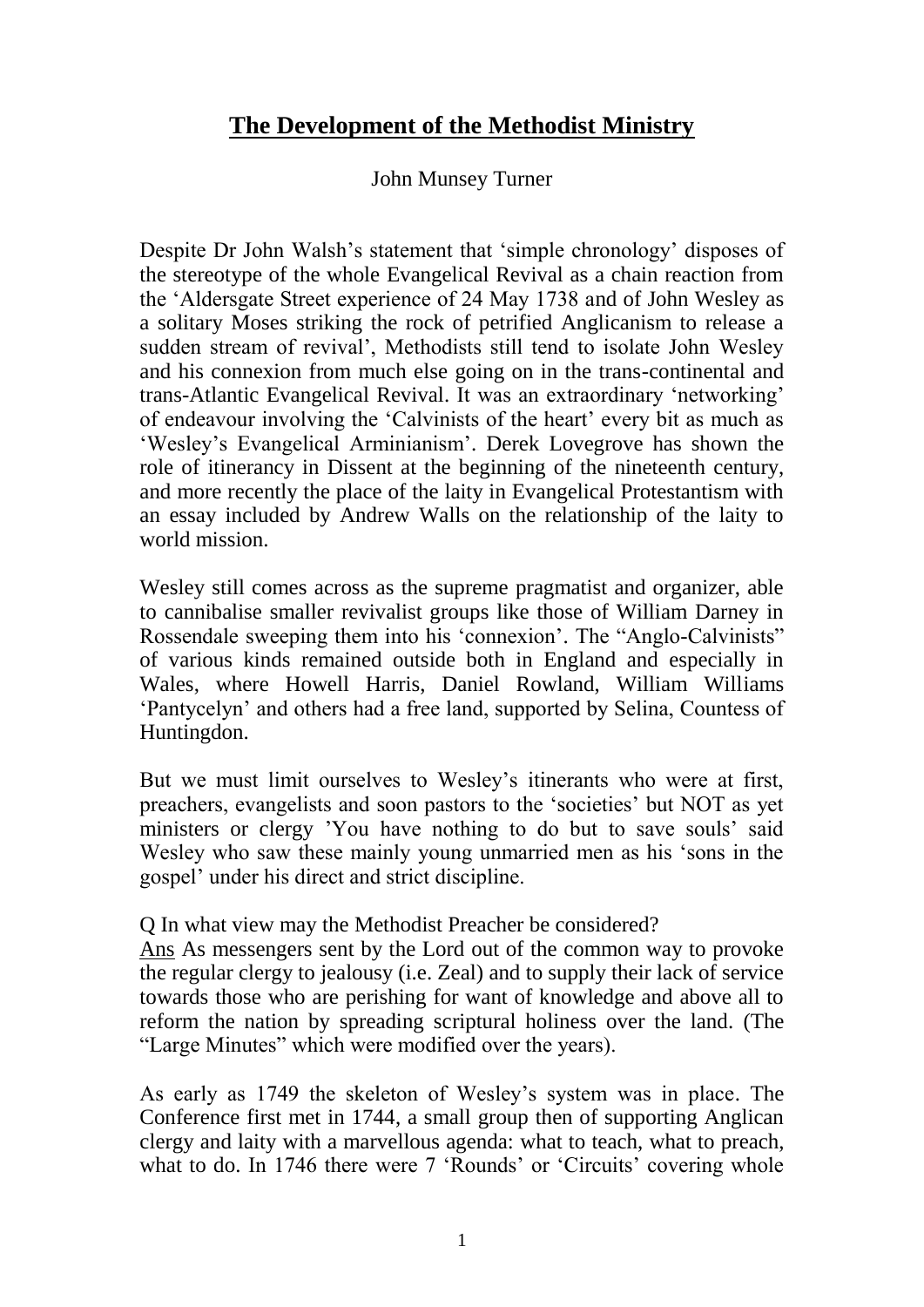counties. By 1770 there were 50, in 1786 64, and 114 by Wesley's death in 1791: an alternative voluntary pastoral ministry – though without sacraments unless a clergyman was available – independent of the parishes, even if relating to them if the clergy were reasonably friendly and not Calvinist or liberal.

The itinerants were willing to accept a total availability as tough as any order of Friars or Jesuits. Indeed it is not ridiculous to detect parallels between what Jonathan Swift and in our day, Eamon Duffy called "Peter" and "Jack". Up until quite recent times the six volumes of the *Lives of the Early Preachers* have been used as the principal primary source. Bishop Gore urged ordinands to plunge into reading them before ordination as examples of what discipleship really meant. The 'literary turn' of recent years has shown that some of the material has been given a particular 'spin' to fit it for the *Arminian Magazine* and other publications. It represents on the whole the somewhat later stages of the itinerant style as it is developed. Recently Simon Ross Valentine has edited the Diaries and Journals of John Bennet and written a fine biography of this very important early itinerant who stemmed from the Presbyterian tradition. He is best known for marrying Grace Murray - Wesley's 'last love'. He pioneered the Circuit Quarterly Meeting; he wrote up the first minutes of the conference. His 'Round' covered two counties. Methodism in Bolton owed its origin to him. Later he became an Independent minister after an unseemly rumpus with Wesley, and an altercation with Mrs Wesley acting like like a Hogarthian virago! Without men like Bennet and the mason John Nelson there could have been no Methodism.

In 1935 Dr Henry Bett gave, for its time a fine apologia for the Preachers. He pointed out that many who entered "the work" left it after a few years some of them because their health was undermined by 'the hardships of the itinerancy'. Thomas Olivers (who wrote the hymn The God of Abraham praise) rode the same horse for 25 years, travelling 100,000 miles in preaching the Gospel. It was probable, wrote Bett, that some 200 men or rather more made up the muster of those who can properly be called early Methodist preachers. He seriously underestimated the number of those who for a time however short were itinerant. John Lenton's recent detailed work shows that there were 800 men who were for a time itinerants. Of these 53 became Nonconformist ministers and 47 became Anglican priests, including John Hampson, one of the first biographers of Wesley. Many others reverted to the status of 'local preachers' – preachers, that is, accepted by the circuits but not itinerant, maintaining their daily work, a style without which the circuits could, not to this day, possibly maintain the services of the word. Lenton shows how many of the preachers came from the North, especially Yorkshire and Lancashire, from the West Country, and with a surprising number from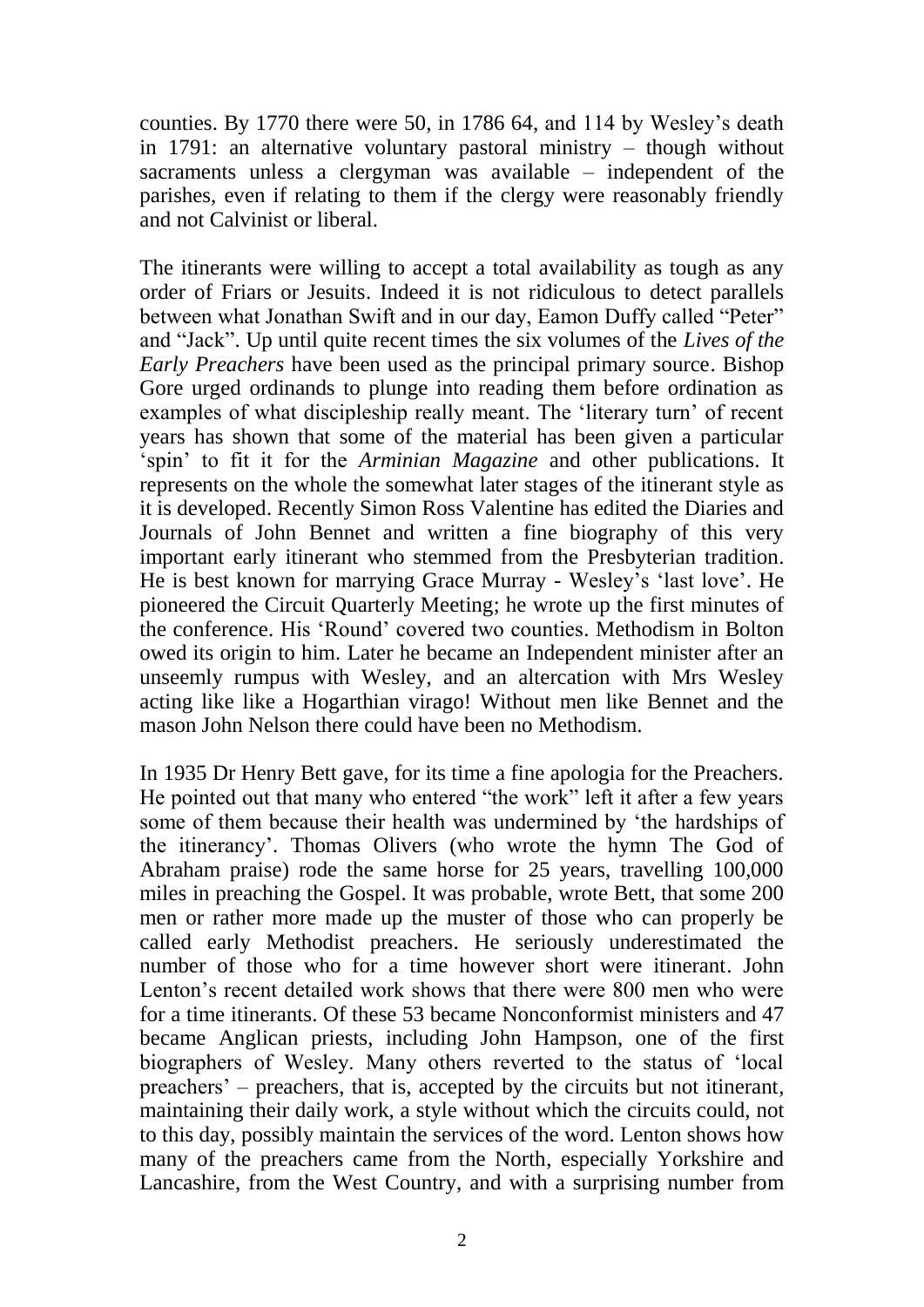Ireland where Wesley's preaching was more successful than in Scotland or Wales. Bett stated – and Lenton confirms this – that with the exception of half a dozen of the earliest preachers who were soldiers, they were nearly all from the social grade which lies between the working class and the middle class – skilled artisans, small tradesman, shopkeepers, small farmers, clerks, schoolmasters. There was too, the almost unique Lincolnshire Squire of Raithby, Robert Carr Brackenbury, an alumnus of St. Catherine's College Cambridge. His home and library were open to the preachers (and he left his pottery to the college).

Clearly some could not cope with the harsh conditions. Not many could (or should!) tolerate the experience of John Furz who, one day rode 70 miles to find his wife dying naked in bed, her clothes being sold for necessities.

What did Christopher Hopper think when, on the death of his wife a letter came from Wesley, telling him he would be able to give more time to the Lord. He did – presiding over conference in 1780 when Wesley was ill, surviving into the next century as the 'apostle of Bolton'; but he had modest private means. Not all the wives of the Preachers were as 'quakerly' as Frances Pawson. Her Journal (partly in French!) gives an honest picture of what it was really like to live in a flea ridden house in Scotland or in Halifax in a grim manse 'under the chapel'. Kingsley Lloyd in an important study, showed that the early style could not continue.  $\pounds$ 12 was to be paid to all preachers per annum,  $\pounds$ 10 more if they had a wife. A few preachers managed to marry ladies of means or wealthy widows, but provision soon had to be made for families and for 'worn out preachers' who had to 'sit down', to use the phrase still popularly used of 'supernumeraries'.

At the beginning of the next century it was seen that holiness was not incompatible with normal home life. Kingswood school ensured continuity of education for sons of the itinerant preachers, but not normally as yet their daughters. Woodhouse Grove School, Bradford was to follow and more schools as the nineteenth century gave more of a middle class feel to Methodism. But well after Wesley, things could be very tough in a rural circuit. Here is an account of James Dixon, who became President of Conference in 1841, when he was at Hereford as a probationer. "Hereford, the first circuit to which he was appointed was one of the poorest circuits in Methodism. He covered a vast tract of country, where often lying at great distances from one another, were little places in which a few people gather to hear the Word of God. The Methodist societies in many parts consisted without exception of very poor people. The labour and fatigue of visiting this thin and scattered population was immense. Mr Dixon started on long preaching rounds of a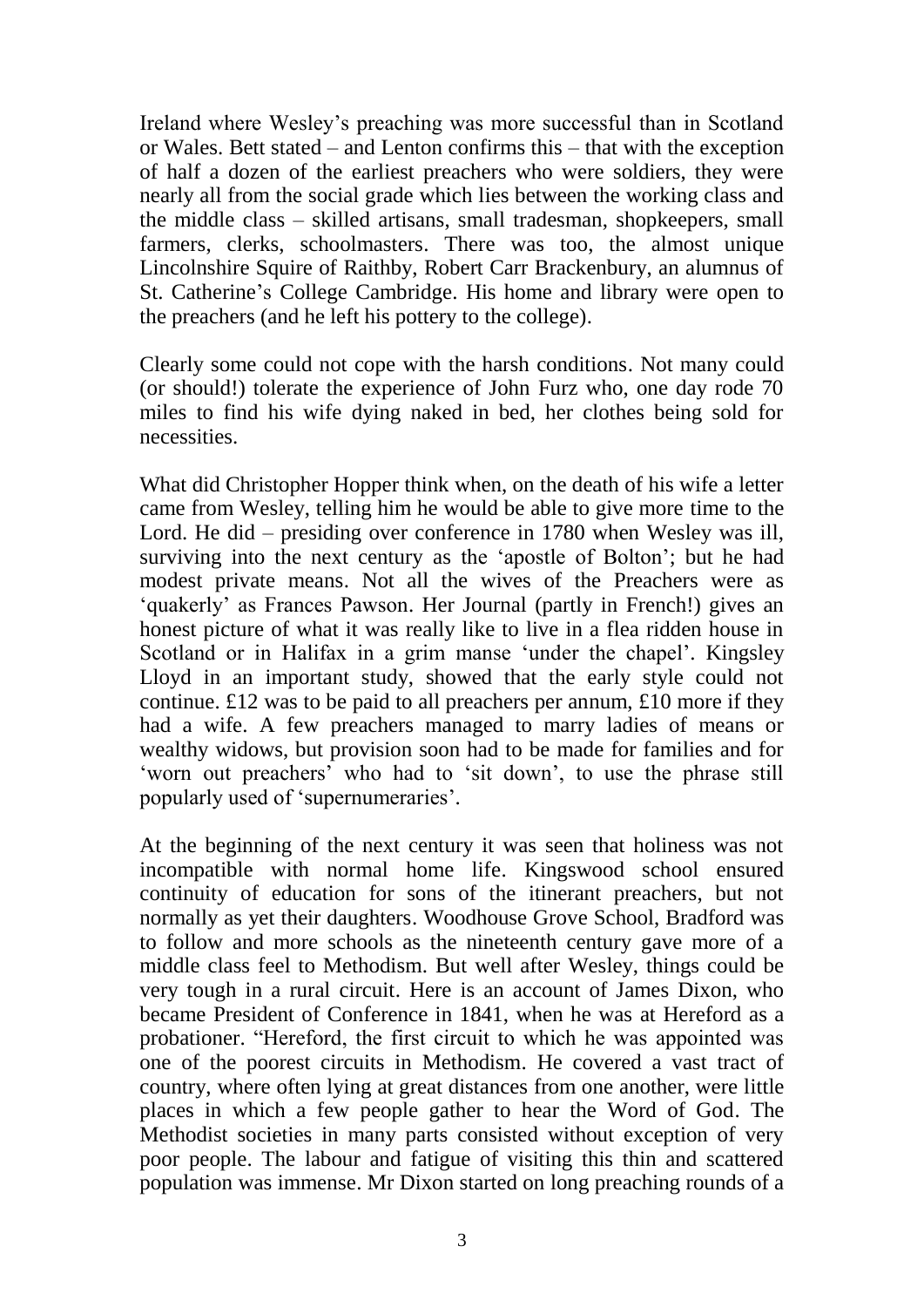month's duration. He walked on foot 20 miles or more almost every day, preached nearly every day, and on Sunday walked 20 miles and preached four times. In some places neither food nor bed were offered him. Often he lay in barns and outhouses. Often he purchased some simple food that warranted no cooking, out of his own resources in the villages through which he passed. The circuit was too poor to pay him his nominal stipend and his own little savings were consumed by providing the necessities of life."

The sheer energy and willingness of many to serve anywhere from the Shetlands to the Scilly Isles, followed by the disponibilité of the early missionaries overseas, is breathtaking. If the Fiji missionaries of the 1810s – David Cargill, John Hunt, James Calvert and their incredibly brave wives, constantly pregnant, are taken as example, we find an almost unearthly optimism and grace, and a discipline equal to any Catholic missionary order. 'Entire Sanctification' is a proper word to describe the writings of Hunt and Calvert who when asked on furlough 'Were you afraid of being killed' replied simply:' No we died before we went'. The Government of the Fiji Islands has recently 'repented' of the eating later by cannibals of missionary Brown. Dietrich Bonhoeffer in the 1930s honoured such men and women when he bowed before the memorial at Richmond College London. The remote survival of 'total availability' is the fact that Methodist ordinations take place at Conference not at local level. It symbolizes that the ordinands are representatives of the wider church at circuit level.

We are running ahead! Back to Wesley's day for a while. He sought to remain within the Church of England – that is a story in itself – but the situation in America changed the whole scene in 1784. There was a desperate need for ordained priests. Both Archbishop Secker and Bishop Lowth of London had been refused permission by the Government to ordain priests or to provide episcopacy in America. That came in the end through Scottish bishops late in 1784. Some Americans like William White even suggested that presbyters, in an emergency, might ordain, a view that Wesley held, seeing presbyters and Bishops as essentially one. Modern scholars looking at the diversity of the early church see this as by no means an inadequate conclusion. He was plugging here into a liberal Anglican tradition. So to provide the American Methodists with presbyters, he, Thomas Coke and James Creighton an Anglican priest, ordained Richard Whatcoat and Thomas Vasey. He also 'set apart' Thomas Coke as 'Superintendent' for America, with instructions to ordain Francis Asbury and others. Asbury became virtually bishop of the nascent American Methodist Church which grew rapidly. But what was Wesley really "doing" to Coke? It appeared that he believed he was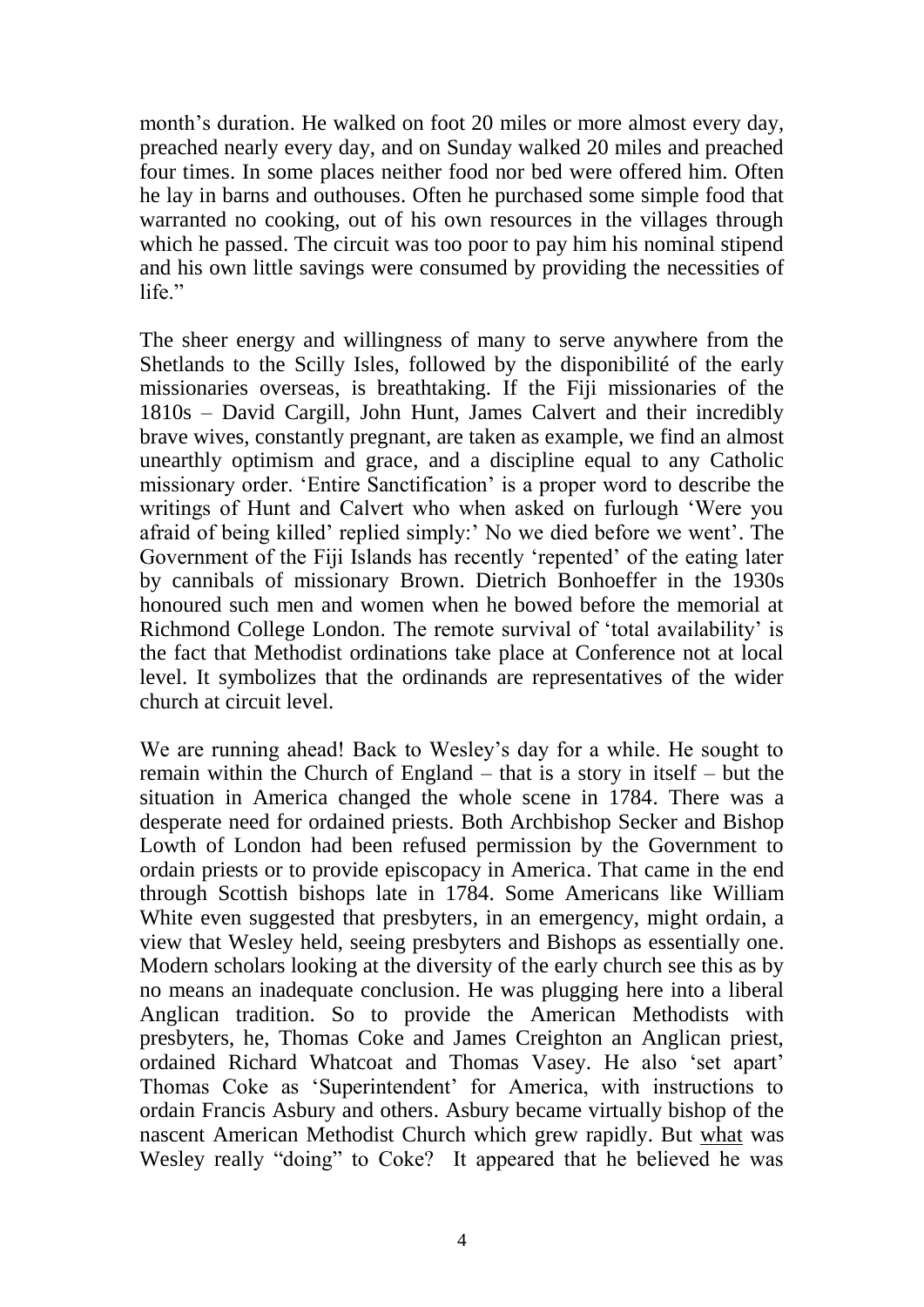acting as an 'apostolic man' passing on his leadership. This was a controversial procedure which infuriated Charles Wesley:

> 'So easily are Bishops Made By man or woman's whim? W. his hands on C. hath laid But who laid hands on him?'

Of Coke ordaining Asbury on Christmas Day 1784, he later wrote:

'A Roman Emperor tis said His favourite horse a consul made But Coke brings greater things to pass He makes a bishop of an……..ass' (i.e. Asbury!)

The Lord Chancellor – Mansfield – stated that 'ordination was separation'! This was three years after the setting up of the *Countess of Huntingdon's Connexion* as an independent body. 'Pope John was following 'Pope Joan''. Conference was legally established in 1784 also with the 'Legal Hundred' of Preachers at the heart of it. More was to follow – ordinations for Scotland with men like John Pawson appearing there in clerical dress. Wesley said 'Not south of the border'. Monsignor Ronald Knox called them 'Gretna Green ordinations', but unlike Gretna Green, marriages not valid south of the border!

Ordinations followed for Nova Scotia, Antigua, and Newfoundland. The later ordination of Alexander Mather in England appears as if Wesley thought of him, with Coke as 'Superintendents' of the British connexion after his death but any kind of episcopacy was quashed by the conference in 1794. It is a muddle difficult to sort out. Partly, it was all a consequence of various schemes thought up by John Fletche,. Joseph Benson and others to bring Evangelicals together. Wesley still thought of himself as "Church of England" but Professor Frank Baker could assert that his view of the Church as a sacramental institution with an evangelical mission was slowly transformed into that of a missionary society performing sacramental functions, with the Church of England fulfilling the one task and the Methodist Societies the other.

Wesley died in 1791. The Connexion, while still growing – it had now 72000 members – was almost torn apart. Some led by Alexander Kilham who had served in Scotland wanted independence from the Church of England. We will call this Plan A ("The New Plan"). Kilham was an able but naïve man. In the end he was thrown out forming the Methodist New Connexion with a Conference consisting of an equal number of ordained men and lay men – important for the future. The main body opted for that pattern in 1878. Plan B ("The Old Plan") was to remain loyal to the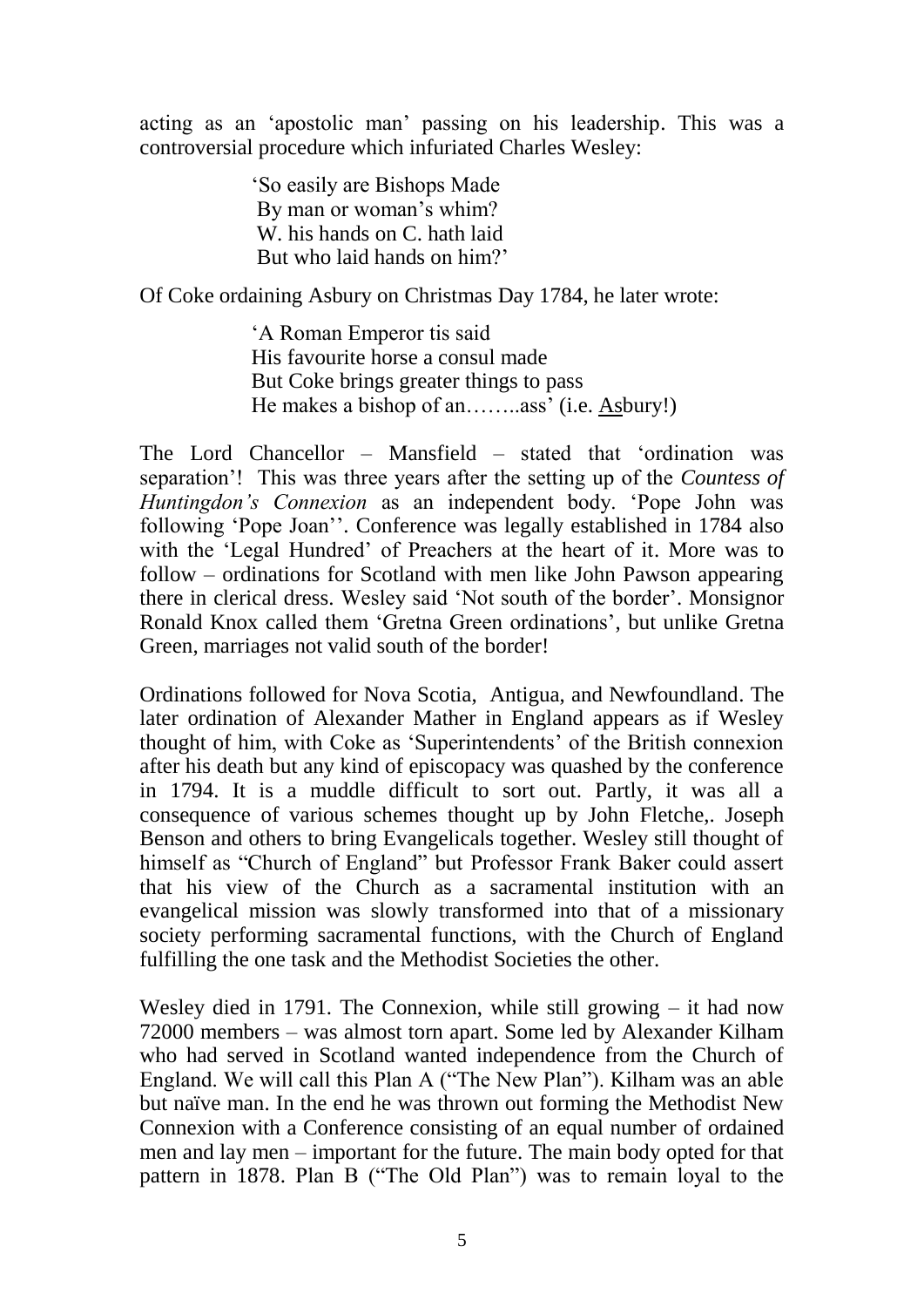Church of England. Indeed Conference sought to forbid further ordinations – though they occurred – requesting the Preachers not to use clerical titles or dress. This was loyalty to the Church of England, not "low churchmanship". But Plan C ("Following Providence") in the end prevailed. This was a copying of the Moderator of the General Assembly of the Church of Scotland. It is still the norm. The country was divided into "Districts" with a "chairman" who was a Superintendent of one of the circuits. Separated chairmen (now called "chairs") became the norm after World War Two. The "Superintendents" had powers most bishops might envy. The confusion – issuing in bitter conflict in Bristol – between the three "Plans" was cleared up in 1795 with The Plan of Pacification which permitted chapels to have the sacraments presided over by their itinerant Preachers if the leaders and trustees agreed which many immediately did though some Wesleyans continued to go to their parish church for worship as well as having "preaching services", other "means of grace" and Holy Communion in the chapels, usually in the evening avoiding "church hours". Gas lighting helped that later! The liturgy of the Church of England or Wesley's Abridgment was to be used by the itinerants for the sacraments.

Gradually the view prevailed that the practise of receiving the Preachers into "full connexion" by the open vote of Conference with raised hands was tantamount to ordination. This was argued cogently by Richard Watson, who became with Adam Clarke the leading Wesleyan theological scholar. It has been claimed, by Raymond George, to be a valid interpretation of the gradual change from "Preachers" to "Presbyters". The practice of calling the Preacher "the Reverend" became usual after 1818. Ordination by the "laying on of hands", which had been performed by Thomas Coke for the Mission Field (and not at Conference!), became normative for all in 1836. But those "received into full connexion" before 1836 were not re-ordained. They were considered ministers of the Methodist Connexion. Some kind of "reception into full Connexion" was practised in all the subsequent splits from Wesleyanism such as the Primitive Methodists and the Bible Christians. As they had women full-time Preachers could they be considered the first women to be considered presbyters in the Western churches? The last Primitive Methodist women itinerant was Elizabeth Bultitude, a formidable lady received as a Preacher in 1830. She died in 1891, having still the status of a retired Preacher with a pension and an official obituary. A Bible Christian woman lived until 1896, almost linking with the Unitarians and Congregationalists who began to ordain women in the next century. Methodists after union in 1932 which received all the ministers from the United Methodists and Primitive Methodist Churches did not ordain women as presbyter until 1974.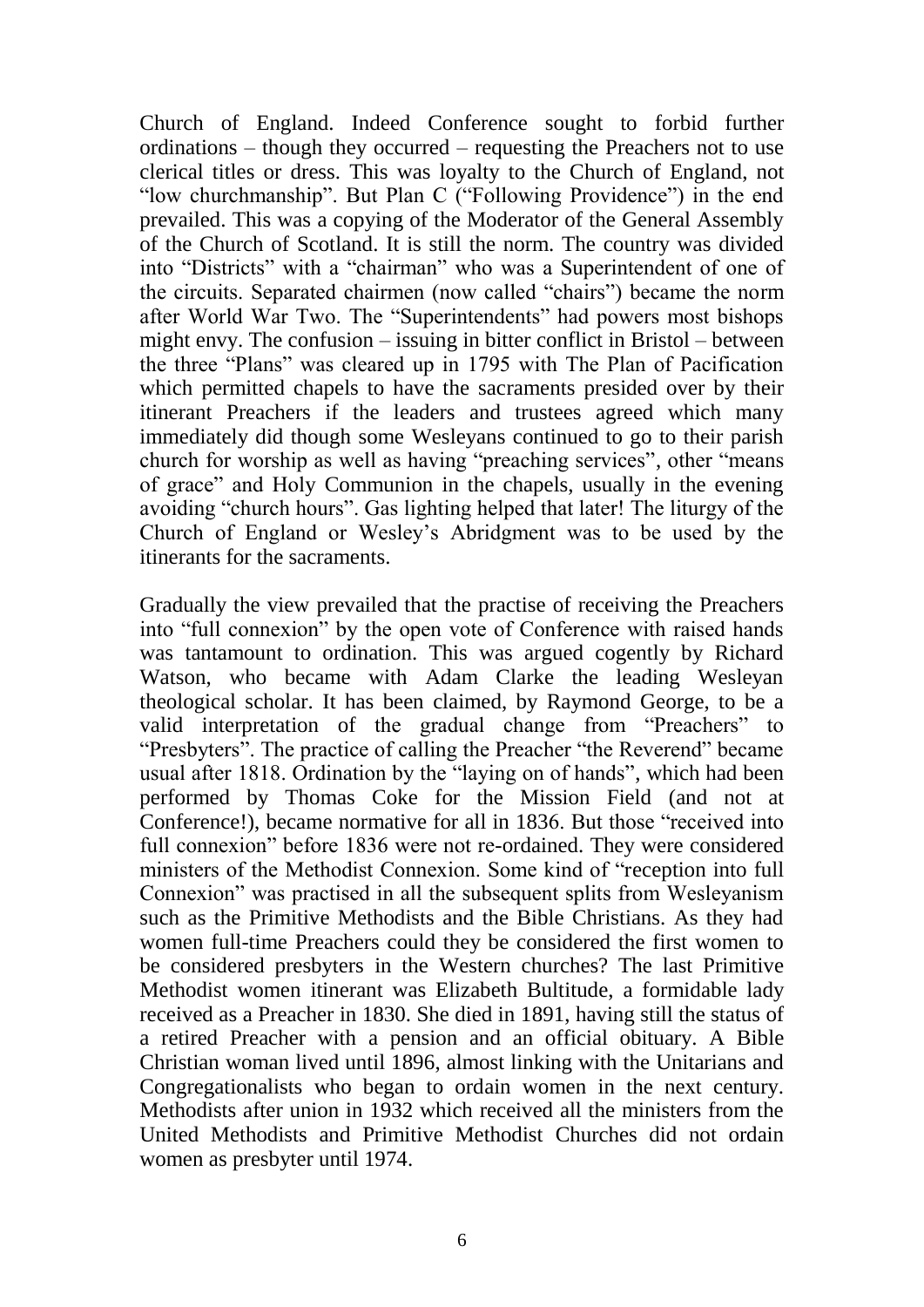So, by 1836 the Wesleyan ministry achieved some kind of maturity but all was far from well. We must now briefly unravel a period of gross division in Wesleyanism beginning at Leeds in 1827 with great divergencies over what should be the power and authority of ministers in circuits and in Conference. To expect a new style ministry in a decade or two to withstand the pressures of revivalism, Sunday schools growing independently of ministerial control, open to gusts of radicalism and lay people who wanted more local power and less clericalism and Conference authority was to expect too much. It might be claimed that a clerical conference was "the living Wesley" but the laity in the North would not tolerate the total authority of Conference and pompous Superintendents.

One way of putting it is to speak of "High" and "Low" Wesleyanism. "High Wesleyanism" stressed the connexional, the National and the international featuring World Mission after the official setting up of the Wesleyan Methodist Missionary Society in 1818. All Wesleyans belonged to it. This illustrated the sheer energy of Wesleyanism at the time and was not, as Bernard Semmel implied, a means of siphoning off energy which might have gone into contemporary politics. Men like Jabez Bunting came to see Wesleyanism as an independent body between Church and Dissent clearly influenced by the secession of the Free Kirk of Scotland under Thomas Chalmers in 1843. "High Wesleyanism" had an exalted view of the pastoral authority of the minister responsible to God and to the Conference.

"Low Wesleyanism" was local, lay, often revivalist, orientated towards the local chapel. Methodism is a strange paradox of an organization fairly democratic in local style but autocratic in its superstructure. This chimes in with a society slowly moving to at least partial democracy. We cannot here detail all the schisms which occurred between 1827 and 1849. The anonymous and malicious "Fly Sheets" (1844-8) attacked Conference for its centralisation, the dominance of London, the autocratic stationing Committee and the style of Jabez Bunting, who was a more representative figure than meets the eye. We can hint at some of the consequences of the disputings.

Firstly there was a move to train ministers more effectively a matter going back to the question about the need for a seminary, paralleling dissenting academies, in the 1740s. Adam Clarke and others constantly stressed the need for change. Wesley had said that if a man stayed too long in a circuit he would bore people to death! He thought to make his Preachers read and study for five hours a day! One preacher said he had no taste for reading – "Contract a taste for it or return to your trade." The desire for a seminary was part of a whole area of change in education, the law, medicine and the church. The move was from "status professionalism" to "occupational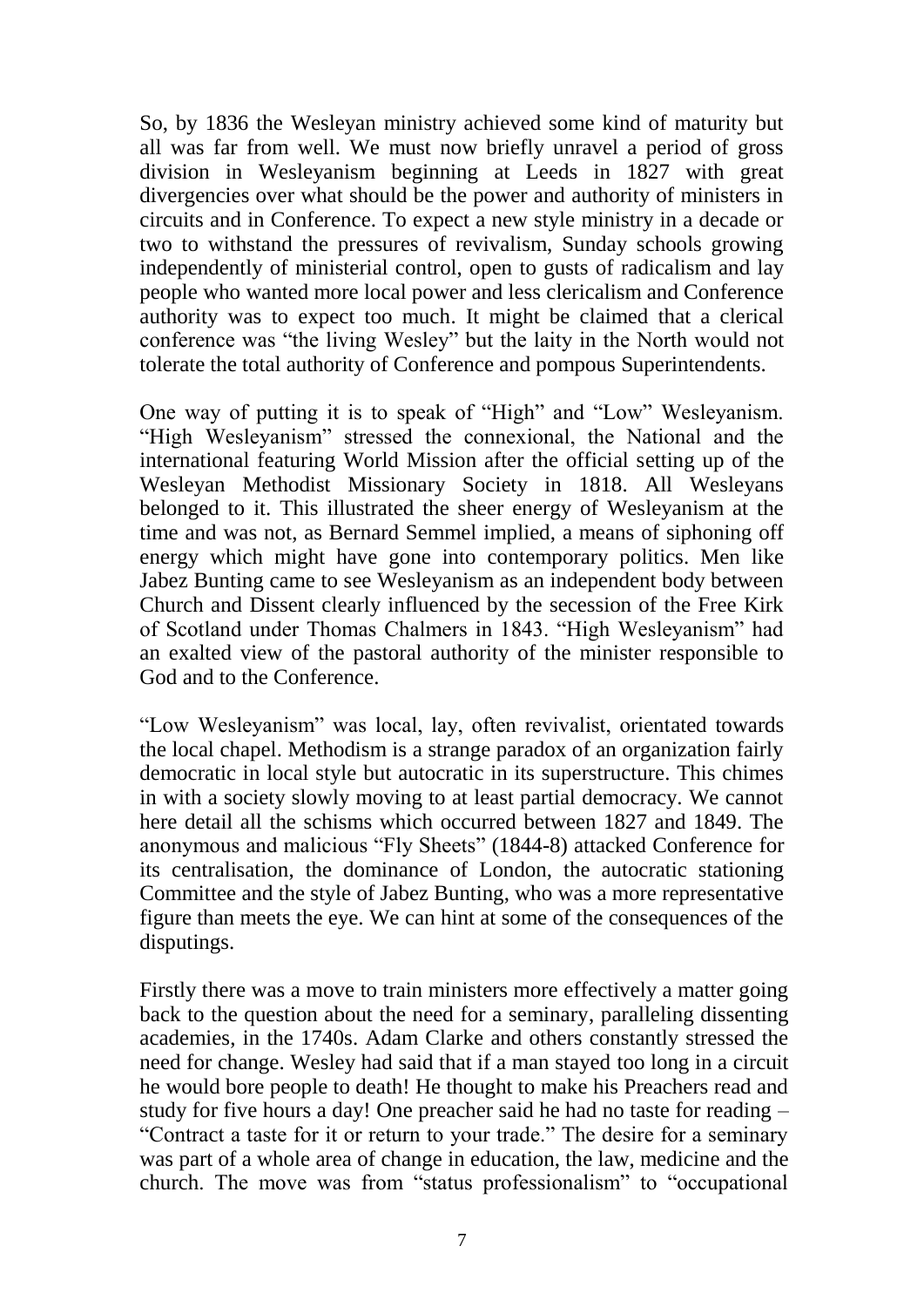professionalism" in which skill was more important that status. The ministry in all the churches was involved in the change. Wesleyans established what they called a "Theological Institution" at first at Hoxton, then at specially built colleges Didsbury, Manchester and Richmond, London in 1842 and 1843. Dr John Hannah, the theological tutor produced men of the calibre of William Arthur and William Burt Pope, the one to be dominant in world mission the other in theology. When it was suggested that Jabez Bunting, Secretary of the WMMS should be President of the Institution, Dr Samuel Warren who had supported the idea of a college, caused a minor schism even involving the High Court when he was suspended. The point was not just Bunting wanting more power which is doubtful but the vital link between ministerial training and overseas mission. The colleges produced a genuine brotherhood among ministers, perhaps for some making for far too much uniformity of style. The colleges were "connexional" not "party colleges" as in Anglicanism. This has been a factor in avoiding bitter party spirit. Frequent change of minister prevented the predominance of one style. Ministers learned, chameleon-like, how to tolerate diversity in circuits so long as a generous orthodoxy was exercised. The schisms and splits were over power not theology. But there were those in Wesleyanism and later in Primitive Methodism, who saw colleges as places which could curb evangelical zeal. In the Primitives' case there was a schism in Sunderland by those who felt they were no longer the church of the people. Richmond College, significantly, from 1868 to 1885 trained only ministers who were to be overseas missionaries. Indeed the Missionary Society purchased the college. but the hiving off of future missionaries, attacked by Hugh Price Hughes was abandoned. J. E. Rattenbury felt that the colleges up to about 1900 represented Methodism's too close in-breeding, not reflecting enough the changes in biblical interpretation and theology in a post-Darwinian world. Naughtily, he recalled asking Dr Marshall Randles how the Devil kept souls in hell from burning up. He was reminded of asbestos! After some doctrinal controversies – David Bebbington has illuminated the attempt to prevent George Jackson from being appointed to Didsbury. Agar Beet had similar difficulties at Richmond – Methodism was playing soon its full part in biblical scholarship.

Certainly, too, in the later nineteenth century the style of minister changed – more representative, less authoritarian. Preaching became more popular in style. Ministers had to rely more on personality than power. What would Jabez Bunting have thought of Morley Punshon? Here is a soundbite. "He spoke with immense energy and force – feeling among the audience grew. Enthusiasm was awakened and gathered force as he went on. At last in one of the significant climaxes the vast congregation sprang simultaneously to their feet. Hats and handkerchiefs were waved sticks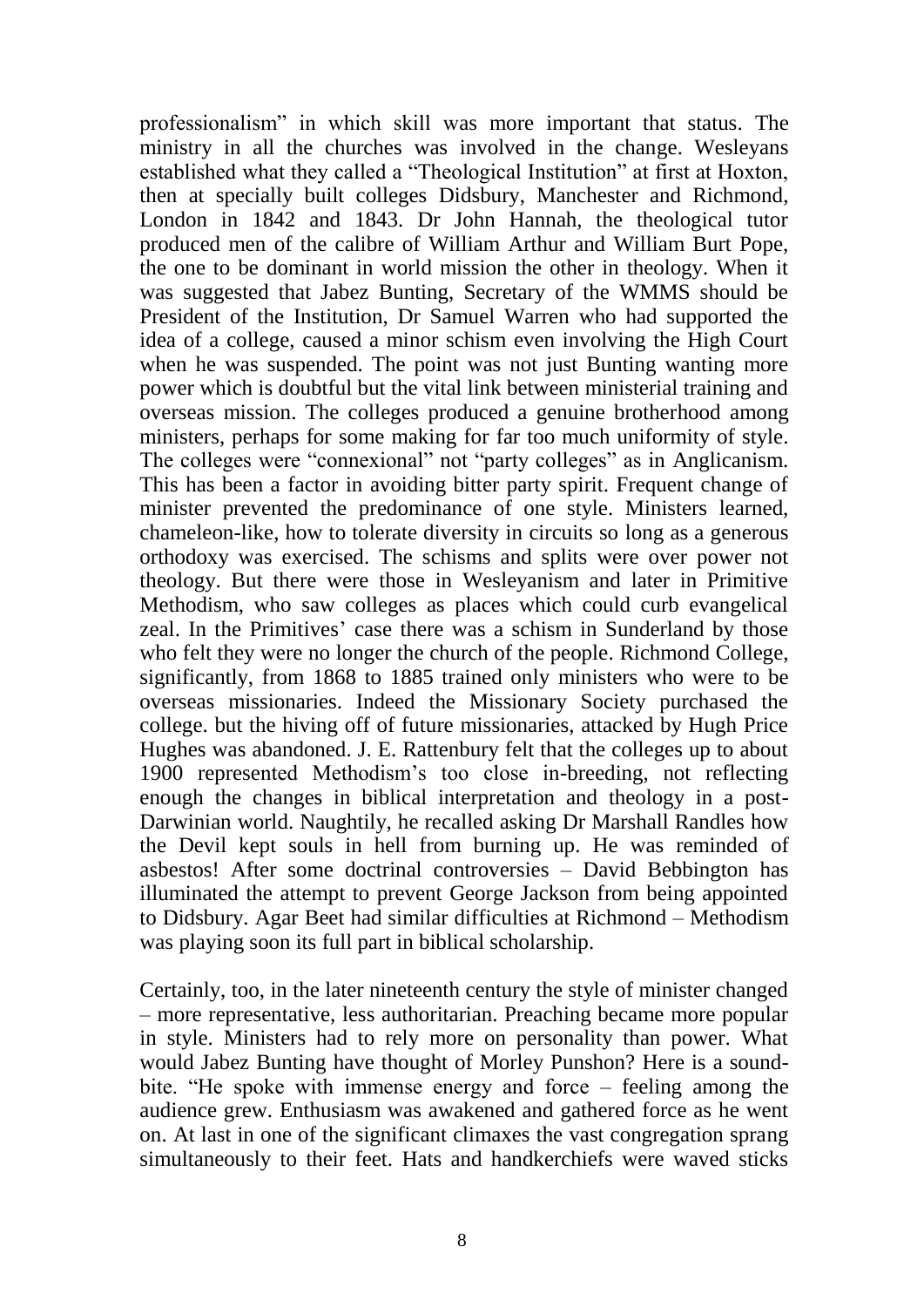and umbrellas were used in frantic pounding of the floor – such a tornado of applause swept through Exeter Hall…"

This is perhaps not entirely typical but new styles of Nonconformity were more than on the horizon. Punshon – like Spurgeon – had a style of Romanticism very different from Bunting or Adam Clarke, or John Wesley for that matter.

More significant changes were afoot. Firstly Conference in 1878 became representative rather than ministerial. The President of the Conference in that year

J H Rigg, was wholly behind the move. A "ministerial session" remained. It is now much reduced in power. This move made the union of the various Methodist bodies a clear possibility even if it took 50 years finally to be consummated with the United Methodist Church having been created in 1907. The first list of UMC circuits included China, followed by Chorley! Rigg was liberal in this area but conservative in that he fought very hard to keep the three year itinerancy as he felt it prevented ministers being dominated by wealthy laymen (which he thought was the case in independency – but there were wealthy laymen in Methodism too). What, said the sociologist David Martin would Methodism have been without "flour and flicks" – the Ranks, father and son and many more like "Imperial Perks" with William Hartley playing the same role in Primitive Methodism it was Hartley who secured A S Peake for the Primitive Methodist College in Manchester. He almost single-handed revolutionised the training and style of Primitive Methodist ministers, assuring them that they could be both evangelistic and liberal in their view of the Bible, of which, as a layman, he was a fine exemplar. The lay businessmen were able to support the Forward Movement linked with the belief of men like Hugh Price Hughes – that unless Methodism changed rapidly it was doomed. The Central Missions – Manchester, West London, Birmingham, Leeds to name a few – needed a very different style of minister from the three year itinerant. The "mission-men" like Hughes and Samuel Collier (1859-1921) at Manchester who was there for decades became managers and administrators of large staff – as many as 2500 lay volunteers in Manchester as well as maintaining a consistent style of weekly preaching embracing evangelism and social concern. That style was typified by Donald Soper in the next century  $-36$  years at Kingsway Hall. Also there was a new role for women in the Wesley Deaconess Order inaugurated by Dr Thomas B. Stephenson paralleled by the Sisters of the People in Manchester and those directed by Katherine Price Hughes in London. These orders were later merged with groups from the other Methodist churches, ultimately becoming what is now the Methodist Diaconal Order with women and men equally members though not a few still look back to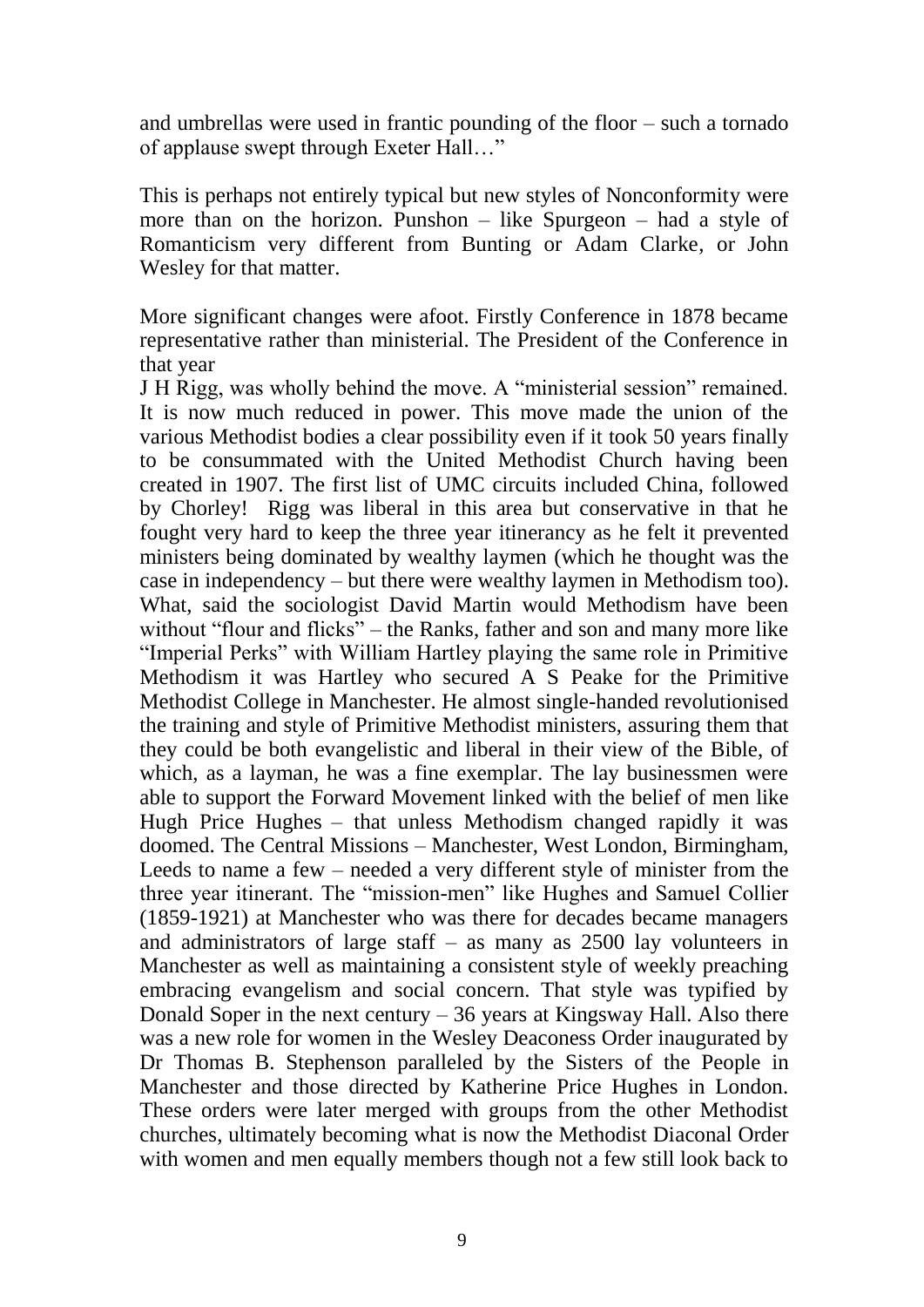the Deaconess style with nostalgia. The role of Deaconesses overseas was very significant.

Thinking about ecclesiology cannot be ignored. Wesleyanism, having largely supported the establishment, found itself snubbed by the High Anglicans who denied the validity of its presbyterate as lacking "apostolic succession". Benjamin Gregory and W B Pope asserted Methodism's place in the Holy Catholic Church. Yet there was also a clear rejection of the earlier doctrine of Pastoral Supremacy the "living Wesley" and all that. In the very important Conference Report on the Church in 1908 largely the work of G G Findlay of Headingley College, Leeds, the doctrine of "the priesthood of all believers" is stated in a paragraph which appears in the Deed of Union at the behest of A S Peake undermining any attempt by "high Wesleyans" to maintain their style. *"Christ's ministers in the Church are stewards in the household of God and shepherds of His flock. Some are called and ordained to this sole occupation and have principal and directing part in these great duties but they have no priesthood differing in kind from that which is common to all the Lord's people and they have no exclusive title to the preaching of the Gospel and the care of souls. For the sake of church order and not because of any priestly virtue inherent in the office the ministers of the church are set apart by ordination to the ministry of Word and Sacrament"*

If Wesleyans thought some "Primitives" were too "low" and Primitives thought Wesleyans were too "high", Peake and Scott Lidgett reached conclusive compromises.

Chaplaincy in the First World War opened up new opportunities of ministry including Primitive Methodists of the calibre of R F Wearmouth who became a distinguished historian. This was a factor in the beginning of new styles of ecumenism.

Another matter needs renewed analysis. In the 1890s Henry Lunn (1859- 1929) a young minister, later knighted, pioneer of the Grindelwald Conversations on ecumenism, whose mentor was Hugh Price Hughes, claimed with Hughes, that the Methodist Society was becoming pompous, and somewhat out of touch with new needs. They claimed that Wesleyan missionaries in India were enjoying a mode of living isolating them from the Indian people, hindering mission. It was an unpleasant controversy as a result of which Lunn resigned from the Wesleyan ministry. Hughes was put under pressure by C H Kelly and others but, as usual, maintained his position, looking for more radical styles. He can also be called an Imperialist. He supported the Boer War – black South Africans were better under the British than under Boers or the Dutch! All this now needs a new approach as the Missionary Controversy was omitted in Allen Birtwhistle's chapter in the History of Methodism. Hughes would have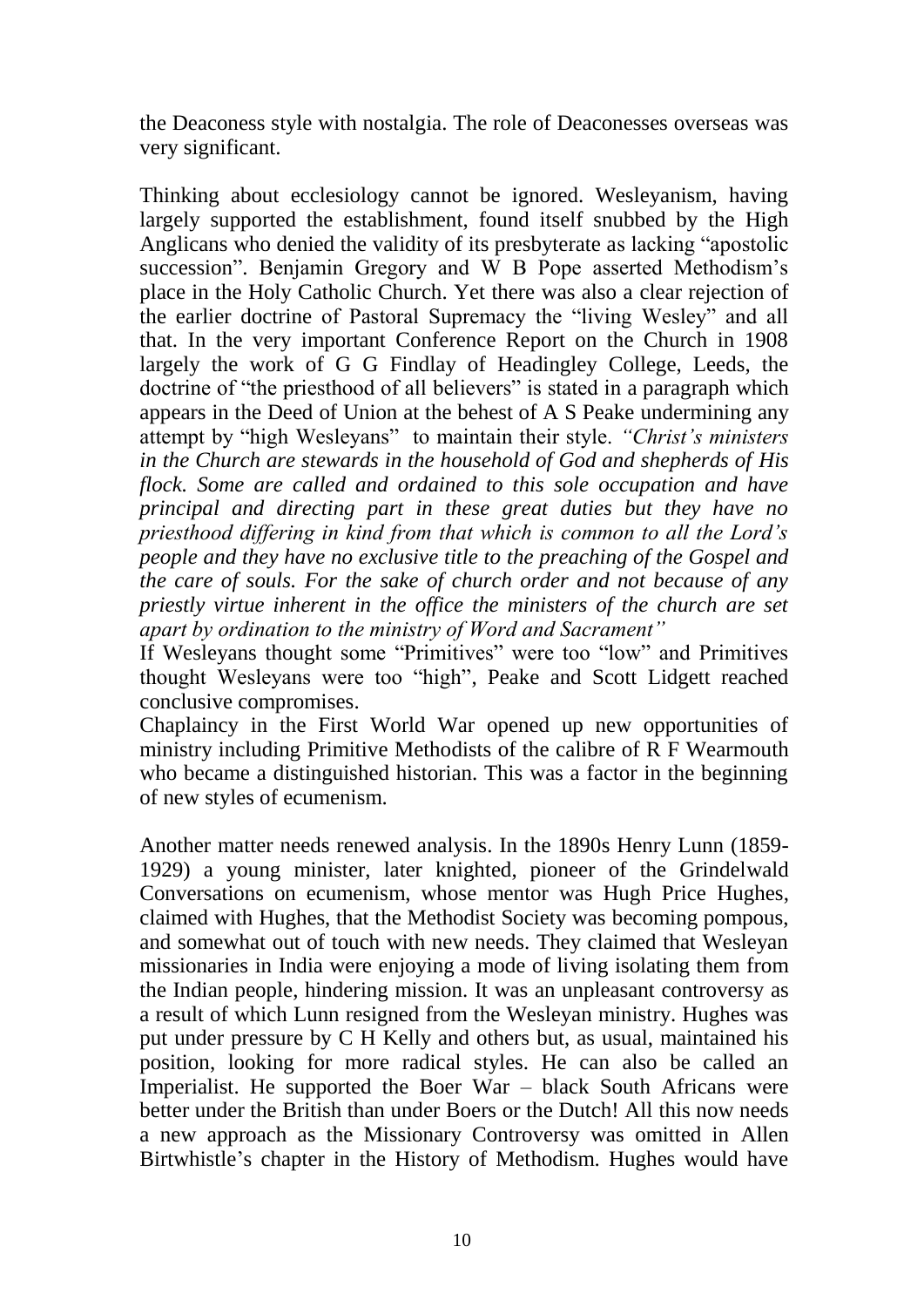approved of the style of the Bible Christian, Samuel Pollard, as shown in the remarkable story of the mission to the Miao people in China.

What was a minister like in the 1930-60 period? Was he still one of Wesley's "travelling Preachers"? What were his priorities? I take Beckminster Wolverhampton, my home church as one example. Built in 1926, it reflected new styles in Methodism. The minister when I was a teenager was a fine preacher. His theology was liberal evangelicalism, a mixture of the "Jesus of History" school of J A Findlay, his tutor at Manchester and the style of W E Sangster, his mentor earlier. He was a fine pastor, he trained church members with a rigorous six month course, he ran Youth Weekends where we had fun, learned about the faith, were challenged about vocation. Our youth club, started before MAYC and becoming part of it, was the way into the church for me and many. Could one say theologically that the ordained ministry existed to ensure the real presence of Christ in the church – audibly present in preaching, visibly present in the sacrament, effectively present in pastoral care and discipline? He was the enabler of the whole church's ministry. He was not primarily a "manager". He did not need to be a "money raiser" or to worry about property  $\sim$  able lay folk did that work well using their professional skills. A later minister, when sent to a Central Hall to seek to revive it, told me the change was traumatic. The minister was expected to de everything! He soon began proper delegation. In contrast a rural ministry where I began in 1956 was very different. I still cycled 3000 miles a year. It was back in the generation of taking meals with people in isolated villages. The lay people had to run things, the minister represented the wider church. We faced the crisis of the rural church in the rather pessimistic but significant *Report on Rural Methodism* of 1958.

New modes were emerging. Two reports on ordained ministry in 1960 and 1974 and a Home Mission Report of 1972 stated a fully representative doctrine of ordained ministry while not ignoring an ontological element – ordination is never repeated. Some sense of an "order" still remained. Methodist ministers were indeed "ministers of the Methodist Church under the direction of Conference" but were also "minister of the Holy Catholic Church of God". The Methodist minister is a priest in company with all God's faithful people but "not all priests are ministers"! Were all ministers still to be full-time in circuits save for college tutors, chaplains or the bureaucrats in the Departments (which became Divisions in 1973 and the Connexional Team in 1996)? By 1970 many worked in the "sectors" of society, from industrial and university chaplaincy – I was one of the first full time Methodist university chaplains in 1968 – to a man who returned to his job as a bus driver while remaining a presbyter. Quite what that said about the laity is not clear. Others became presbyters after retirement from other occupations or minister in local appointments or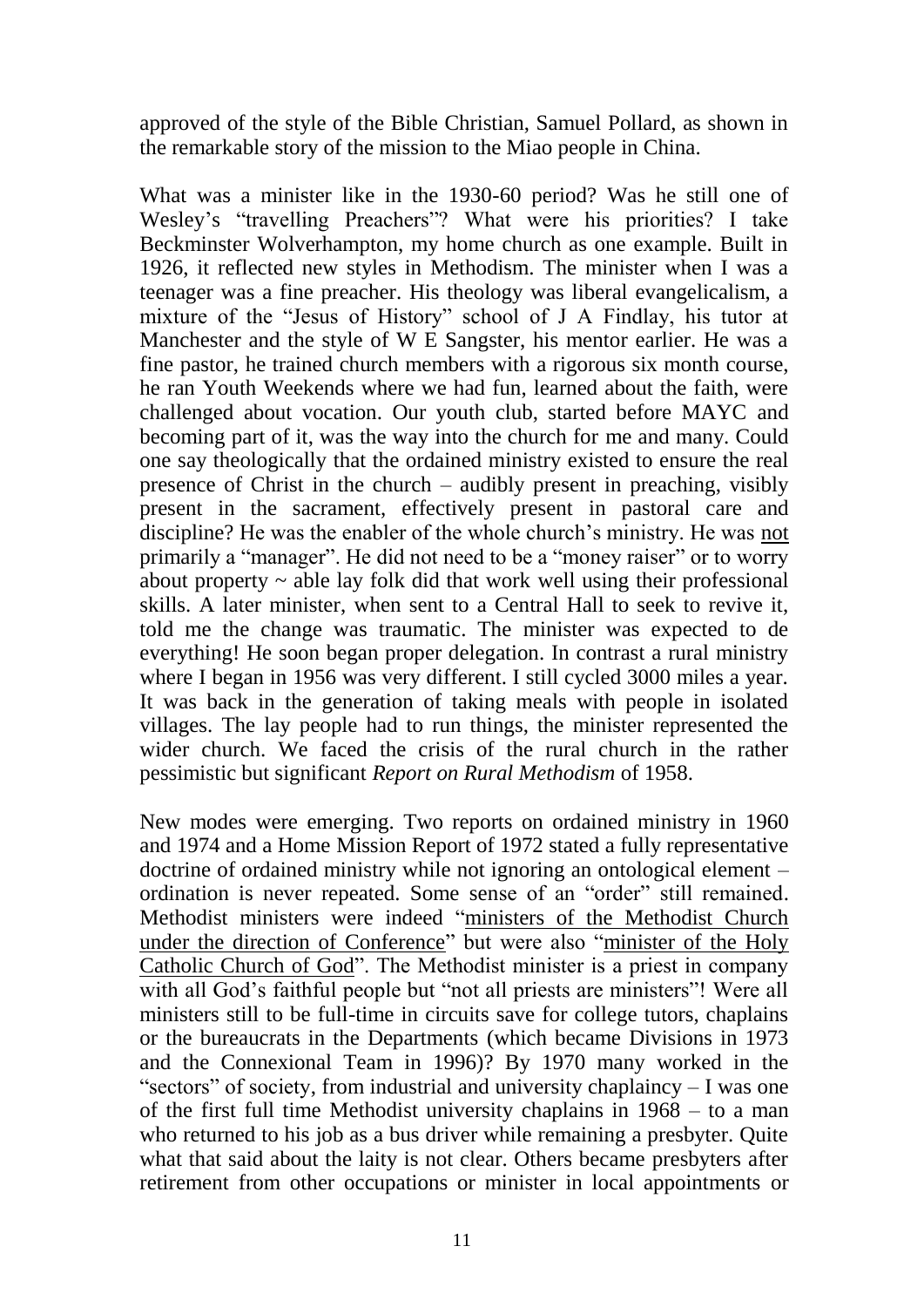non-stipendiary ministers. The "Second Journey", as a Roman Catholic theologian called it, became normal. In the 1960s ministers became teachers; in the 1990s teachers became ministers. In Bolton we have expolicemen! But did the minister become more a "manager" and a bureaucrat as lay numbers declined?

Women were finally ordained in 1974 with I think a much more positive response to them than in some Anglican circles. Two women Presidents – Baroness Richardson and Dr Christina Le Moignan have been appointed so far with 21 women lay or diaconal Vice-Presidents. Ministers from other Communions can become "accredited ministers". More radical experiments produced "group" and "team" ministries as a Notting Hill London and Leeds. At first they were too "clerical" but are now very much more collaborative with increasing numbers of full-time lay workers. Collaborationism is the in-word together with contextual theology – though I think previous generations just got on adapting to their context and used their imaginativeness or sought to. Changes in worship style have also meant new styles of preaching – whether to the growth of the church we have yet to see. Membership in 1932 in Great Britain was 800 000. It is now under 300 000 (but the Labour Party has fewer members than when Ramsay MacDonald was Prime Minister). It is the age of "believing but not belonging" as Grace Davie stated in 1995.

The recent Report *What is a Presbyter?* attempts to deal with the changes of the last generation and points to what in the horrid jargon are called "New Ways of being Church". These include, of course, hundreds of Local Ecumenical Partnerships where clergy of all kinds learn to work together, foreshadowed by what is now the Queen's Foundation at Birmingham the first fully ecumenical theological college established in 1970. This now has special facilities for exploring "Black Theology".

Another factor is the relationship in Britain and in the world with other churches. Methodism has been prepared to accept episcopacy as long as it is communal and collegial, a sign not a guarantee of apostolicity but that is on hold at the moment where some think it ought to remain! It can still be argued that the Superintendent minister is rather like the "bishop" of the early church – more like them than Anglican diocesans. The recent covenant with the Church of England moves us into new areas like the Meissen Agreement between the Church of England and those Lutheran Churches which do not have bishops – as distinct from the Porvoo Agreement with the Scandinavian Churches which do have them, where there is more or less complete acceptance of ordained ministers across the Lutheran-Anglican divide. Meissen does not go that far, but the Church of England has moved considerably in the last 30 years.